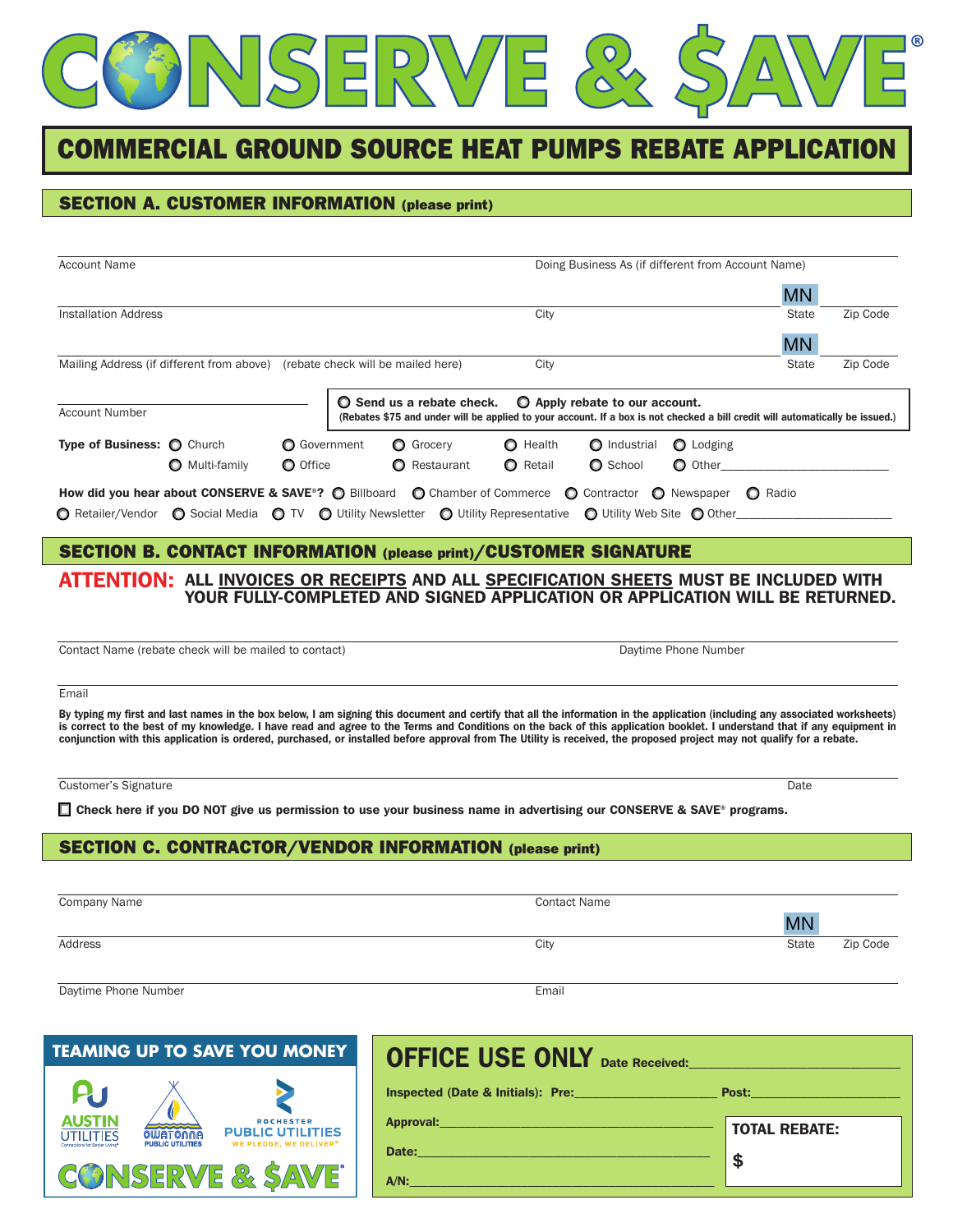# **SECTION D. REBATE INFORMATION – GROUND SOURCE HEAT PUMPS**

**Project Type: ORETROFIT** 

**REW CONSTRUCTION** 

# **EXISTING (OLD) SYSTEM (if applicable):**

|                          | <b>COOLING</b>                |                                                                       | <b>HEATING</b>                                   |                               |                                                                        |  |  |
|--------------------------|-------------------------------|-----------------------------------------------------------------------|--------------------------------------------------|-------------------------------|------------------------------------------------------------------------|--|--|
| <b>Code</b><br>(Table 1) | <b>Size of Unit</b><br>(Tons) | <b>Rated Efficiency</b><br>(enter value, then check<br>SEER* or EER*) | <b>Equipment Type</b><br>(Furnace, Boiler, etc.) | <b>Rated Input</b><br>(BTU's) | <b>Rated Efficiency</b><br>(enter value, then check<br>HSPF* or AFUE*) |  |  |
| 1.                       |                               | $\square$ SEER<br>$\square$ EER                                       |                                                  |                               | $\Box$ HSPF<br>$\square$ AFUE                                          |  |  |
| 2.                       |                               | $\square$ SEER<br>$\square$ EER                                       |                                                  |                               | $\Box$ HSPF<br>$\Box$ AFUE                                             |  |  |
| 3.                       |                               | $\square$ SEER<br>$\square$ EER                                       |                                                  |                               | $\Box$ HSPF<br>$\Box$ AFUE                                             |  |  |
| 4.                       |                               | $\square$ SEER<br>$\square$ EER                                       |                                                  |                               | $\Box$ HSPF<br>$\Box$ AFUE                                             |  |  |
| 5.                       |                               | $\square$ SEER<br>$\square$ EER                                       |                                                  |                               | $\Box$ HSPF<br>$\Box$ AFUE                                             |  |  |
| 6.                       |                               | $\square$ SEER<br>$\square$ EER                                       |                                                  |                               | $\Box$ HSPF<br>$\Box$ AFUE                                             |  |  |
| 7.                       |                               | $\square$ SEER<br>$\square$ EER                                       |                                                  |                               | $\Box$ HSPF<br>$\Box$ AFUE                                             |  |  |

|             | <b>TABLE 1 - Existing Cooling Equipment Types</b>                     |  |  |  |  |  |
|-------------|-----------------------------------------------------------------------|--|--|--|--|--|
| Code        | <b>Equipment Description</b>                                          |  |  |  |  |  |
| $UT-1$      | Rooftop/Packages AC: Less than or equal to 65,000 BTU/hour (5.4 Tons) |  |  |  |  |  |
| $UT-2$      | Rooftop/Packages AC: 65,001 - 134,999 BTU/hour (5.4 - 11.2 Tons)      |  |  |  |  |  |
| $UT-3$      | Rooftop/Packages AC: 135,000 - 239,999 BTU/hour (11.2 - 20 Tons)      |  |  |  |  |  |
| $UT-4$      | Rooftop/Packages AC: 240,000 - 759,999 BTU/hour (20 - 63.3 Tons)      |  |  |  |  |  |
| $UT-4$      | Rooftop/Packages AC: 760,000 BTU/hour and greater (63.3+ Tons)        |  |  |  |  |  |
| <b>PTAC</b> | Packaged Terminal Units (all sizes)                                   |  |  |  |  |  |
| <b>PTHP</b> | Packaged Terminal Heat Pump Units (all sizes)                         |  |  |  |  |  |

### **\*Efficiency Ratings by AHRI (www.ahridirectory.org):**

*AFUE <sup>=</sup> Annual Fuel Usage Efficiency*

*COP <sup>=</sup> Coefficient of Performance*

*EER <sup>=</sup> Energy Efficiency Rating (low speed)*

*HSPF <sup>=</sup> Heating Seasonal Performance Factor*

*SEER <sup>=</sup> Seasonal Energy Efficiency Rating*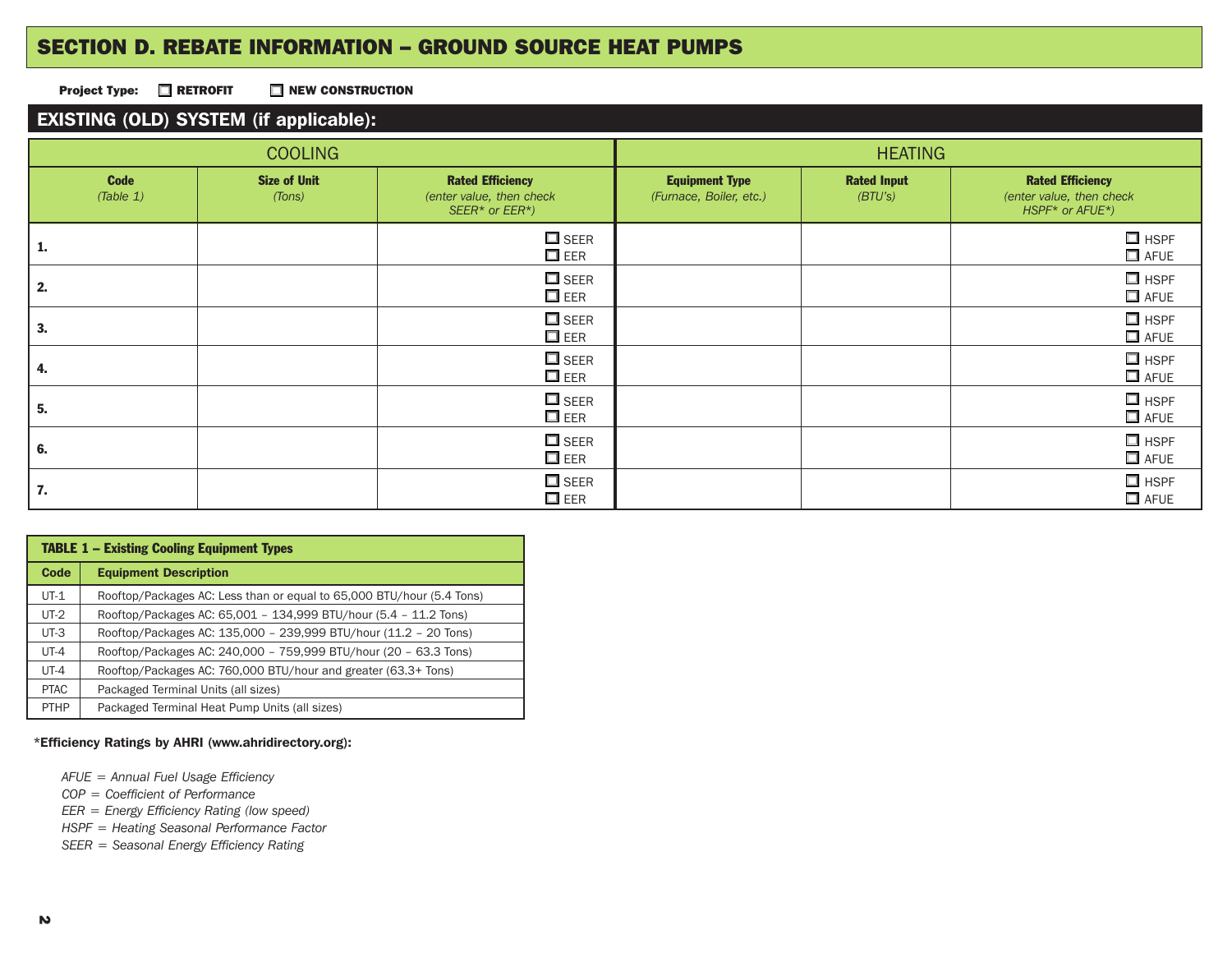# **NEW SYSTEM:**

| Date Installed:                 |                     |                   | <b>Project Cost:</b> (materials and labor) |                    |  |  |  |
|---------------------------------|---------------------|-------------------|--------------------------------------------|--------------------|--|--|--|
| Loop Type:                      | <b>O</b> Horizontal | <b>O</b> Vertical | ◯ Other<br>$\bigcirc$ Slinky               |                    |  |  |  |
| <b>Total Cooling Capacity:</b>  |                     | <b>BTU's</b>      | <b>Total Heating Capacity:</b>             | <b>BTU's</b>       |  |  |  |
| <b>Desuperheater Installed?</b> | O Yes               | O No              | O Electric<br><b>Water Heating:</b>        | $\overline{O}$ Gas |  |  |  |

 $Supplemental Heat Instead!  $\bigcirc$  No$ 

**Size of Water Heater in Gallons:** 

**No** o **Yes kW \_\_\_\_\_\_\_\_\_\_\_\_\_\_**

**GROUND SOURCE HEAT PUMPS:**

| A                                            | B                                  | C                             | D                     | E    |                                                              | G.                                                           | н                                          |                                           |                            | K                   |                             | M                                                         | N                                                                        | $\overline{O}$                                   |
|----------------------------------------------|------------------------------------|-------------------------------|-----------------------|------|--------------------------------------------------------------|--------------------------------------------------------------|--------------------------------------------|-------------------------------------------|----------------------------|---------------------|-----------------------------|-----------------------------------------------------------|--------------------------------------------------------------------------|--------------------------------------------------|
| <b>Code</b><br>(Table 2)                     | <b>Manufacturer</b><br><b>Name</b> | <b>Model</b><br><b>Number</b> | <b>Size</b><br>(Tons) | Qty. | <b>Annual</b><br><b>Cooling</b><br><b>Hours</b><br>(Table 3) | <b>Annual</b><br><b>Heating</b><br><b>Hours</b><br>(Table 3) | <b>AHRI</b><br><b>Reference</b><br>Number* | <b>Minimum</b><br><b>EER</b><br>(Table 2) | <b>Rated</b><br><b>EER</b> | Rated<br><b>COP</b> | <b>Rated</b><br><b>HSPF</b> | <b>Base</b><br><b>Rebate</b><br>$(D \times E)$<br>x \$200 | <b>EER Bonus</b><br>Rebate**<br>$(J - I)$ x<br>$(O \times E \times $20)$ | <b>Total</b><br>Rebate <sup>^</sup><br>$(M + N)$ |
| 1.                                           |                                    |                               |                       |      |                                                              |                                                              |                                            |                                           |                            |                     |                             |                                                           |                                                                          |                                                  |
| 2.                                           |                                    |                               |                       |      |                                                              |                                                              |                                            |                                           |                            |                     |                             |                                                           |                                                                          |                                                  |
| 3.                                           |                                    |                               |                       |      |                                                              |                                                              |                                            |                                           |                            |                     |                             |                                                           |                                                                          |                                                  |
| 4.                                           |                                    |                               |                       |      |                                                              |                                                              |                                            |                                           |                            |                     |                             |                                                           |                                                                          |                                                  |
| 5.                                           |                                    |                               |                       |      |                                                              |                                                              |                                            |                                           |                            |                     |                             |                                                           |                                                                          |                                                  |
| X \$250<br><b>DESUPERHEATER REBATE: Qty:</b> |                                    |                               |                       |      |                                                              |                                                              |                                            |                                           |                            |                     |                             |                                                           |                                                                          |                                                  |

\* Qualifying Water-to-Air Ground Source Heat Pump efficiency ratings are determined using the Air Conditioning, Heating, and **TOTAL REBATE AMOUNT** Refrigeration Institute's (AHRI) directory, which may be found at www.ahridirectory.org. EER rating is at AHRI/ISO 13256-1 cooling conditions of 77°F entering water temperature and 80.6°F dry bulb/66.2°F wet bulb entering air temperature (ground loop heat pump). **A copy of the manufacturer's applicable unit rating must accompany this application.**

Qualifying Water-to-Water Ground Source Heat Pump efficiency ratings are determined using the Air-Conditioning, Heating, and Refrigeration Institute's (AHRI) directory, which may be found at www.ahridirectory.org. EER rating is at ISO 13256-2 cooling conditions *of 77°F entering water temp. and 53.6°F leaving water temperature (ground loop heat pump).* **A copy of the manufacturer's applicable unit rating must accompany this application.**

Qualifying Direct Exchange Ground Source Heat Pumps must be rated in accordance with the AHRI 870 rating conditions. **Please include manufacturer's specification sheets verifying this information.**

| <b>TABLE 2 – Qualifying Efficiencies and Rebate Schedule – Ground Source Heat Pumps (GSHP)</b> |                                                                                                                               |                      |       |      |  |  |  |
|------------------------------------------------------------------------------------------------|-------------------------------------------------------------------------------------------------------------------------------|----------------------|-------|------|--|--|--|
| Code                                                                                           | <b>Base Rebate (\$/Ton)</b><br><b>EER Bonus Rebate** (\$/Ton)</b><br><b>Minimum Efficiency</b><br><b>Qualifying Equipment</b> |                      |       |      |  |  |  |
| CL-W2A-20                                                                                      | Closed-Loop Water-to-Air GSHP                                                                                                 | 17.1 EER and 3.6 COP | \$200 | \$20 |  |  |  |
| CL-W2W-20                                                                                      | Closed-Loop Water-to-Water GSHP                                                                                               | 16.1 EER and 3.1 COP | \$200 | \$20 |  |  |  |
| OL-W2A-20                                                                                      | Open-Loop Water-to-Air GSHP                                                                                                   | 21.1 EER and 4.1 COP | \$200 | \$20 |  |  |  |
| OL-W2W-20                                                                                      | Open-Loop Water-to-Water GSHP                                                                                                 | 20.1 EER and 3.5 COP | \$200 | \$20 |  |  |  |
| <b>DGX-20</b>                                                                                  | Direct Exchange GSHP                                                                                                          | 16.0 EER and 3.6 COP | \$200 | \$20 |  |  |  |

**\*\*EER Bonus Rebate** provides an additional incentive for each 1.0 EER above the Minimum Efficiency. **^Total Rebate** not to exceed \$400/ton.

#### **TABLE 3 – GUIDELINES FOR COOLING AND HEATING HOURS**

| <b>Business Type</b>            | <b>Cooling Hours</b> | <b>Heating Hours</b> |
|---------------------------------|----------------------|----------------------|
| Convenience Store               | 986                  | 1,546                |
| Education - Community College   | 785                  | 1,616                |
| Education - Primary             | 408                  | 1,916                |
| Education - Secondary           | 563                  | 2,098                |
| Health/Medical - Clinic         | 865                  | 1,830                |
| Health/Medical - Hospital       | 1,298                | 2,054                |
| Lodging                         | 754                  | 1,934                |
| Manufacturing                   | 589                  | 1,144                |
| Office - Low Rise               | 446                  | 1,610                |
| Office - Mid Rise               | 651                  | 1,793                |
| Office – High Rise              | 1,263                | 1,760                |
| Other/Miscellaneous             | 729                  | 1,739                |
| Restaurant                      | 652                  | 1,530                |
| Retail - Large Department Store | 686                  | 1,444                |
| Retail - Strip Mall             | 574                  | 1,393                |
| Warehouse                       | 409                  | 1,533                |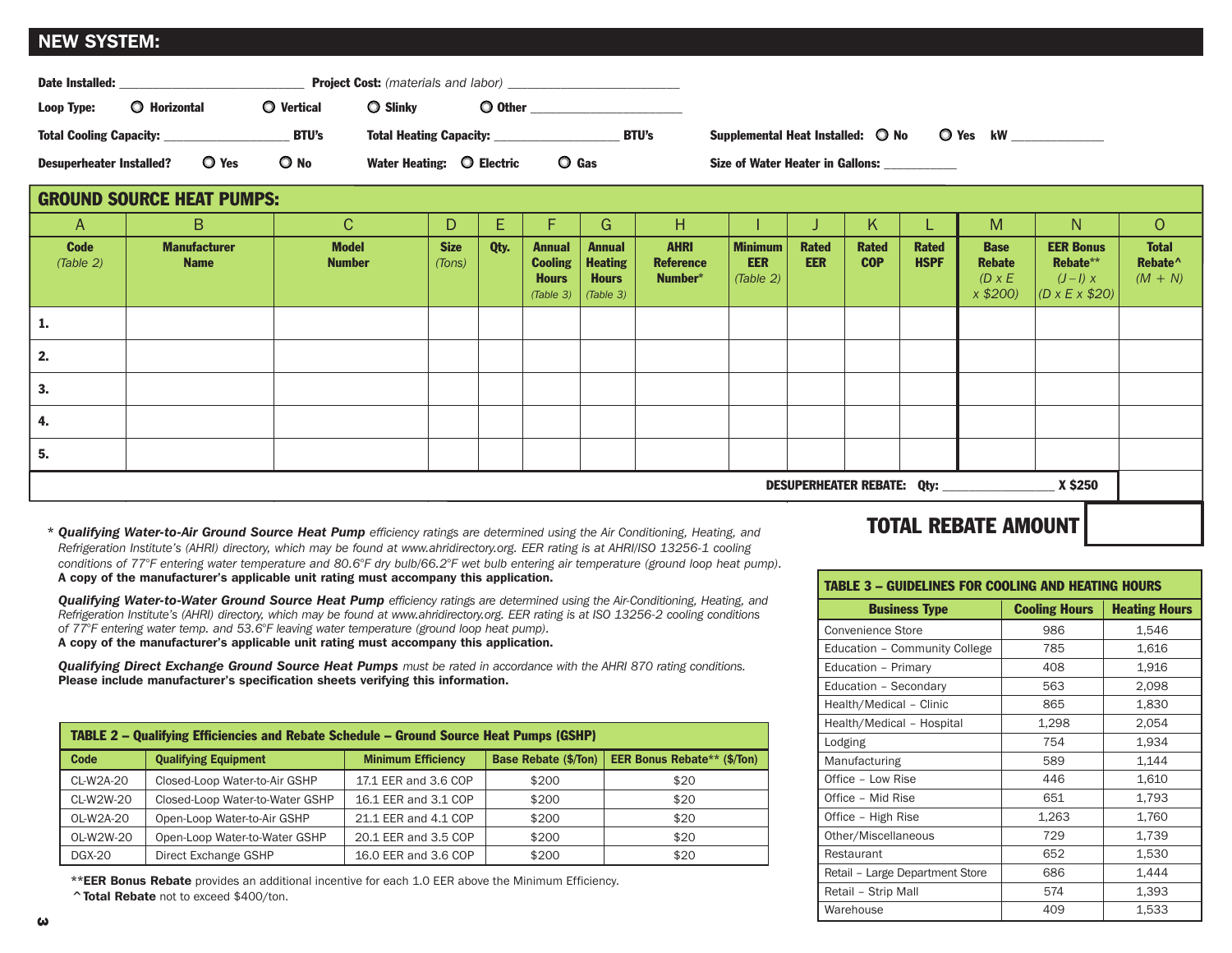# **GROUND SOURCE HEAT PUMP SYSTEMS – INSTALLATION CHECKLIST**

# **THE CONTRACTOR MUST COMPLETE THE FOLLOWING ITEMS AND REVIEW THIS CHECKLIST IN THE PRESENCE OF THE OWNER!**

|  | 1. The heat pump unit(s) is(are) resting on a one piece, sound absorbing pad that completely supports the base of the |
|--|-----------------------------------------------------------------------------------------------------------------------|
|  | unit(s), or is suspended with recommended hangers and fittings that completely isolate noise and vibrations from any  |
|  | living areas.                                                                                                         |

- 2. The size, location, and configuration of the complete heat pump system is as promised in the purchase agreement.
- 3. All major components of the heat pump system have been identified and their functions explained.
- 4. The unit(s) has(have) been operated in both the heating and cooling modes to demonstrate the soundness of normal operation. The contractor also agrees to check the outdoor loop for proper operation, i.e. system loop has been purged and pressurized per manufacturer's specifications.
- 5. Air temperatures in both heating and cooling have been demonstrated and fall within manufacturer's specifications.
- 6. All heating and cooling thermostat functions have been explained.
- 7. If auxiliary heat exists, the reason for auxiliary heat and when it is needed has been discussed.
- 8. Unit(s) run times at various temperatures have been discussed.
- 9. Filter maintenance has been explained and demonstrated.
- 10. All fault lights have been explained [thermostat and unit(s)] when and how to reset unit in case of an emergency.
- 11. Ductwork is installed in a neat and professional manner.
- 12. Ductwork is isolated from the heat pump unit(s) by flexible connectors, and the supply and return plenum is internally insulated or constructed of fiberglass duct board.
- $\Box$  13. Ductwork in unconditioned areas is sealed and insulated.
- 14. Airflow to each room is even and acceptable. (Unless conditions exist that are not correctable.)
- 15. All inside loop piping and piping from unit(s) to water heater is installed in a neat and professional manner and is fully insulated.
- 16. Rough grade and backfill has been completed.
- 17. The owner has been given a copy of the "As Built Site Plan" for the loop.
- $\Box$  18. All structural and cosmetic repairs have been completed.
- $\Box$  19. Anticipated operating costs have been estimated and discussed.
- $\Box$  20. Warranty coverage (standard and optional extended warranties) has been explained and warranty information turned in to manufacturer.
- $\Box$  21. A second meter has been installed for RPU customers who choose to participate in the High Efficiency HVAC **Rate program.** *(For more information, visit www.rpu.org or contact an RPU Commercial Account Representative.)*
- $\Box$  22. All work areas have been left clean and tidy.

THE ABOVE ITEMS HAVE BEEN COMPLETED, REVIEWED, ARE UNDERSTOOD, AND AGREED TO. Note exceptions here:

| Owner<br>۱۵۲،<br>. LIFF | ____ | $\sim$ |  |
|-------------------------|------|--------|--|
|                         |      |        |  |